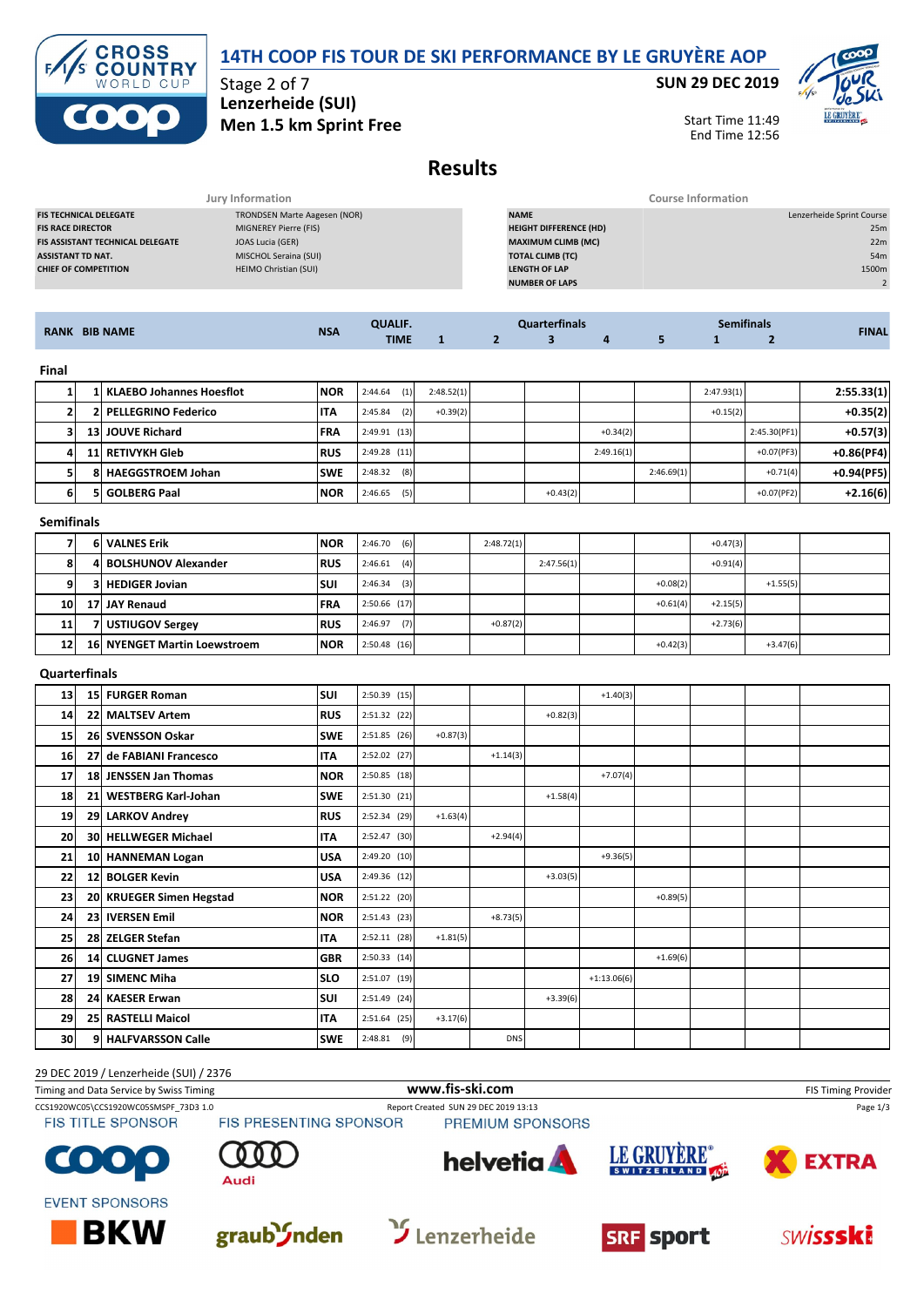



Stage 2 of 7 **Lenzerheide (SUI) Men 1.5 km Sprint Free** **SUN 29 DEC 2019**



Start Time 11:49 End Time 12:56

## **Results**

|               |                                          |            | <b>QUALIF.</b> |   |                | <b>Quarterfinals</b>    |                |   |              | <b>Semifinals</b> |              |
|---------------|------------------------------------------|------------|----------------|---|----------------|-------------------------|----------------|---|--------------|-------------------|--------------|
|               | <b>RANK BIB NAME</b>                     | <b>NSA</b> | <b>TIME</b>    | 1 | 2 <sup>2</sup> | $\overline{\mathbf{3}}$ | $\overline{4}$ | 5 | $\mathbf{1}$ | $\overline{2}$    | <b>FINAL</b> |
| Qualification |                                          |            |                |   |                |                         |                |   |              |                   |              |
| 31            | <b>U23 KAZ</b><br><b>DYUSSENOV Asset</b> |            | 2:52.77 (31)   |   |                |                         |                |   |              |                   |              |
| 32            | <b>LEPISTO Lauri</b>                     | <b>FIN</b> | 2:53.35 (32)   |   |                |                         |                |   |              |                   |              |
| 33            | <b>MELNICHENKO Andrey</b>                | <b>RUS</b> | 2:53.56 (33)   |   |                |                         |                |   |              |                   |              |
| 34            | <b>EISENLAUER Sebastian</b>              | <b>GER</b> | 2:53.57 (34)   |   |                |                         |                |   |              |                   |              |
| 35            | <b>STAREGA Maciej</b>                    | <b>POL</b> | 2:53.68 (35)   |   |                |                         |                |   |              |                   |              |
| 36            | <b>NOVAK Michal</b>                      | CZE        | 2:53.71 (36)   |   |                |                         |                |   |              |                   |              |
| 37            | <b>HYVARINEN Perttu</b>                  | FIN        | 2:53.80 (37)   |   |                |                         |                |   |              |                   |              |
| 38            | <b>RUEESCH Jason</b>                     | <b>SUI</b> | 2:54.15 (38)   |   |                |                         |                |   |              |                   |              |
| 39            | <b>CHAPPAZ Jules</b>                     | <b>FRA</b> | 2:54.33 (39)   |   |                |                         |                |   |              |                   |              |
| 40            | <b>SPITSOV Denis</b>                     | <b>RUS</b> | 2:54.38 (40)   |   |                |                         |                |   |              |                   |              |
| 41            | <b>BACKSCHEIDER Adrien</b>               | <b>FRA</b> | 2:54.71(41)    |   |                |                         |                |   |              |                   |              |
| 42            | <b>U23</b><br><b>BRUGGER Janosch</b>     | <b>GER</b> | 2:55.69 (42)   |   |                |                         |                |   |              |                   |              |
| 43            | <b>NISKANEN livo</b>                     | <b>FIN</b> | 2:55.90 (43)   |   |                |                         |                |   |              |                   |              |
| 44            | <b>ABRAM Mikael</b>                      | <b>ITA</b> | 2:56.06 (44)   |   |                |                         |                |   |              |                   |              |
| 45            | <b>SANDSTROEM Bjoern</b>                 | <b>SWE</b> | 2:56.08 (45)   |   |                |                         |                |   |              |                   |              |
| 46            | <b>COLOGNA Dario</b>                     | SUI        | 2:56.37 (46)   |   |                |                         |                |   |              |                   |              |
| 47            | <b>BURY Kamil</b>                        | <b>POL</b> | 2:56.44 (47)   |   |                |                         |                |   |              |                   |              |
| 48            | <b>TRITSCHER Bernhard</b>                | AUT        | 2:56.87 (48)   |   |                |                         |                |   |              |                   |              |
| 49            | YAKIMUSHKIN Ivan                         | <b>RUS</b> | 2:57.09 (49)   |   |                |                         |                |   |              |                   |              |
| 50            | <b>VOLOTKA Denis</b>                     | <b>KAZ</b> | 2:57.95 (50)   |   |                |                         |                |   |              |                   |              |
| 51            | <b>TOENSETH Didrik</b>                   | <b>NOR</b> | 2:58.64 (51)   |   |                |                         |                |   |              |                   |              |
| 52            | <b>SCHNIDER Ueli</b>                     | <b>SUI</b> | 2:58.87 (52)   |   |                |                         |                |   |              |                   |              |
| 53            | <b>KLEE Beda</b>                         | <b>SUI</b> | 2:58.92 (53)   |   |                |                         |                |   |              |                   |              |
| 54            | <b>LEHTONEN Lari</b>                     | FIN        | 2:58.97 (54)   |   |                |                         |                |   |              |                   |              |
| 55            | <b>EKSTROEM Axel</b>                     | <b>SWE</b> | 2:58.99 (55)   |   |                |                         |                |   |              |                   |              |
| 56            | <b>BIELER Livio</b>                      | <b>SUI</b> | 2:59.13 (56)   |   |                |                         |                |   |              |                   |              |
| 57            | <b>HOLUND Hans Christer</b>              | <b>NOR</b> | 2:59.27 (57)   |   |                |                         |                |   |              |                   |              |
| 58            | <b>BAUMANN Jonas</b>                     | <b>SUI</b> | 2:59.31 (58)   |   |                |                         |                |   |              |                   |              |
| 59            | <b>MANIFICAT Maurice</b>                 | <b>FRA</b> | 2:59.40 (59)   |   |                |                         |                |   |              |                   |              |
| 60            | <b>BURMAN Jens</b>                       | <b>SWE</b> | 2:59.49 (60)   |   |                |                         |                |   |              |                   |              |
| 61            | <b>MUSGRAVE Andrew</b>                   | GBR        | 2:59.62 (61)   |   |                |                         |                |   |              |                   |              |
| 62            | <b>PARISSE Clement</b>                   | <b>FRA</b> | 3:00.00(62)    |   |                |                         |                |   |              |                   |              |
| 63            | <b>DOBLER Jonas</b>                      | <b>GER</b> | 3:00.14(63)    |   |                |                         |                |   |              |                   |              |
| 64            | <b>NORRIS David</b>                      | <b>USA</b> | $3:00.69$ (64) |   |                |                         |                |   |              |                   |              |
| 65            | ROJO Imanol                              | <b>ESP</b> | 3:00.71 (65)   |   |                |                         |                |   |              |                   |              |
| 66            | <b>BURY Dominik</b>                      | <b>POL</b> | 3:00.97 (66)   |   |                |                         |                |   |              |                   |              |
| 67            | <b>MALONEY WESTGAARD Thomas</b>          | <b>IRL</b> | 3:01.02 (67)   |   |                |                         |                |   |              |                   |              |
| 68            | <b>SALVADORI Giandomenico</b>            | <b>ITA</b> | $3:01.18$ (68) |   |                |                         |                |   |              |                   |              |
| 69            | <b>BOEGL Lucas</b>                       | <b>GER</b> | 3:01.26 (69)   |   |                |                         |                |   |              |                   |              |

29 DEC 2019 / Lenzerheide (SUI) / 2376

Timing and Data Service by Swiss Timing **WWW.fis-Ski.com WWW.fis-Ski.com** FIS Timing Provider

CCS1920WC05\CCS1920WC05SMSPF\_73D3 1.0 Report Created SUN 29 DEC 2019 13:13 Page 2/3<br>FIS TITLE SPONSOR FIS PRESENTING SPONSOR PREMIUM SPONSORS

 $\bullet$ 







PREMIUM SPONSORS







**EVENT SPONSORS**